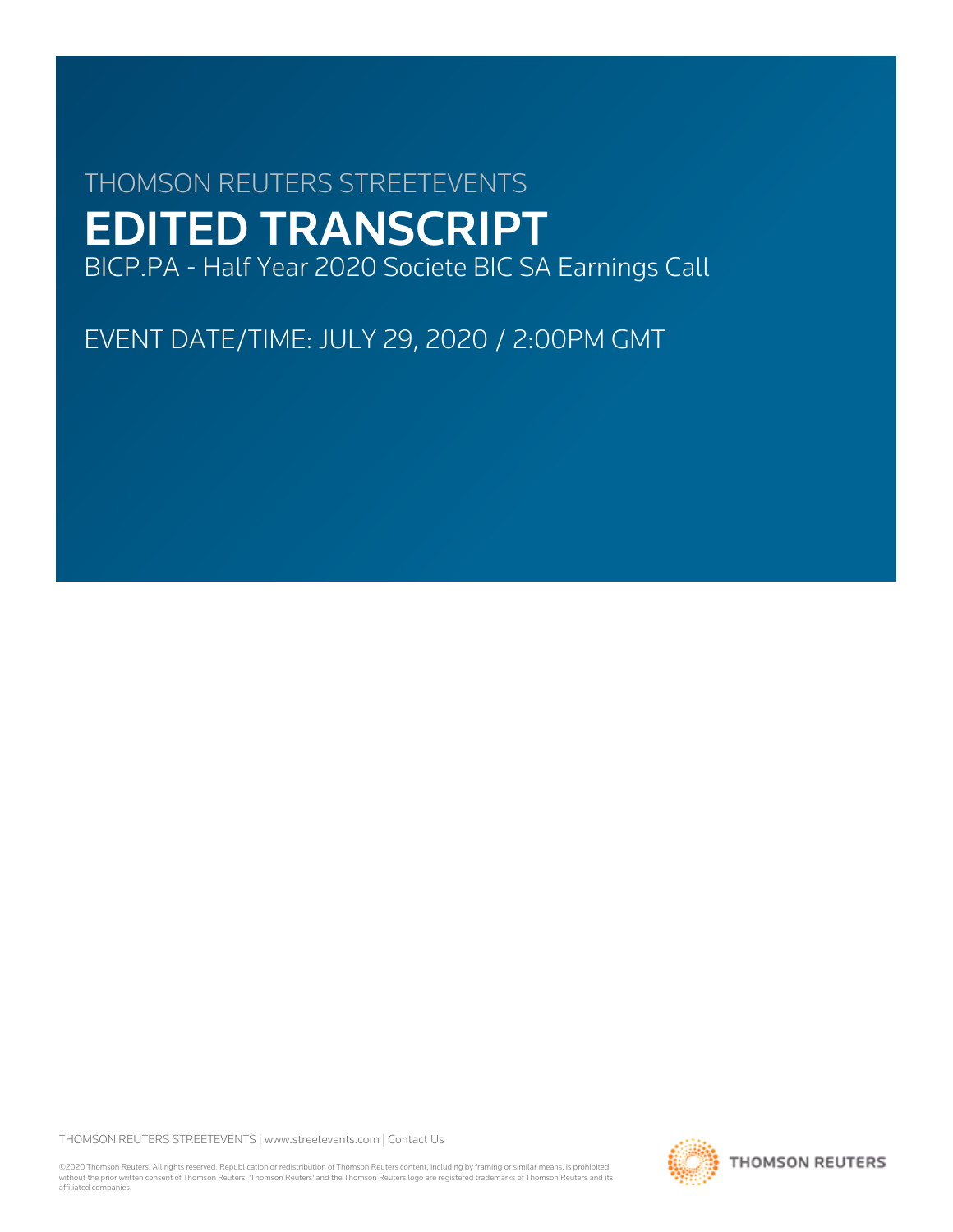#### **CORPORATE PARTICIPANTS**

**[Chad J. Spooner](#page-4-0)** Société BIC SA - CFO **[Gonzalve Bich](#page-1-0)** Société BIC SA - CEO & Director **[Sophie Palliez-Capian](#page-1-1)** Société BIC SA - VP of Corporate Stakeholder Engagement

## **CONFERENCE CALL PARTICIPANTS**

**[Charles-Louis Scotti](#page-8-0)** Kepler Cheuvreux, Research Division - Research Analyst **[Christophe Chaput](#page-9-0)** ODDO BHF Corporate & Markets, Research Division - Analyst **[Nicolas Langlet](#page-6-0)** Exane BNP Paribas, Research Division - Research Analyst

#### **PRESENTATION**

#### **Operator**

Hello and welcome to the BIC First Half 2020 Results Conference Call. My name is Rinkle, and I will be your coordinator for today's event. Please note, this conference is being recorded. (Operator Instructions)

<span id="page-1-1"></span>I will now hand you over to your host, Sophie Palliez, to begin today's conference. Thank you.

#### **Sophie Palliez-Capian** - Société BIC SA - VP of Corporate Stakeholder Engagement

Thank you. Good morning, and good afternoon, and welcome to our first half 2020 earnings call. Our agenda for today will be the following: Gonzalve Bich will give an overview of operational performance; then Chad Spooner, BIC's Chief Financial Officer, will take you through our consolidated financial results in more detail before Gonzalve concludes and opens the Q&A session. Jim DiPietro, Strategic Adviser to the CEO, will assist us during the Q&A session.

<span id="page-1-0"></span>I now leave the floor to Gonzalve.

#### **Gonzalve Bich** - Société BIC SA - CEO & Director

Thank you, Sophie. Good day, everyone. Let me start this first half 2020 call by introducing our new Chief Financial Officer, Chad Spooner. Chad joined us 3 weeks ago. His extensive background and knowledge of the finance function and his strong focus on value capture will be key assets in our continued transformation journey. So Chad, on behalf of everyone at BIC, welcome.

I'd also like to thank Jim for his leadership and many contributions to BIC's success over the last 20 years. Jim has been a pillar during his tenure as CFO, and I look forward to his guidance as Strategic Adviser.

Now for the topic at hand. The last 6 months have been some of the most challenging for our company and the business community at large has faced in the recent past. In the face of flat to declining category trends, we've had to concurrently manage the spread of the pandemic. Visibility is low on how the sporadic resurgence of the virus will reshape our trading environment in the long run, but there are some things we already know.

The short-term impacts of the pandemic on our business are asymmetrical. Developing markets are now more affected than mature markets. As you know, Latin America, India and Africa depend heavily on traditional multilayer channels. Our products are sold in small mom-and-pop shops or convenience stores. People tend to pop around the corner, if you will, and distributors manage their business and cash day by day. Supply and delivery chains are fragile and lack the organization found in more modern retail chains. We navigate this well in a normal business environment

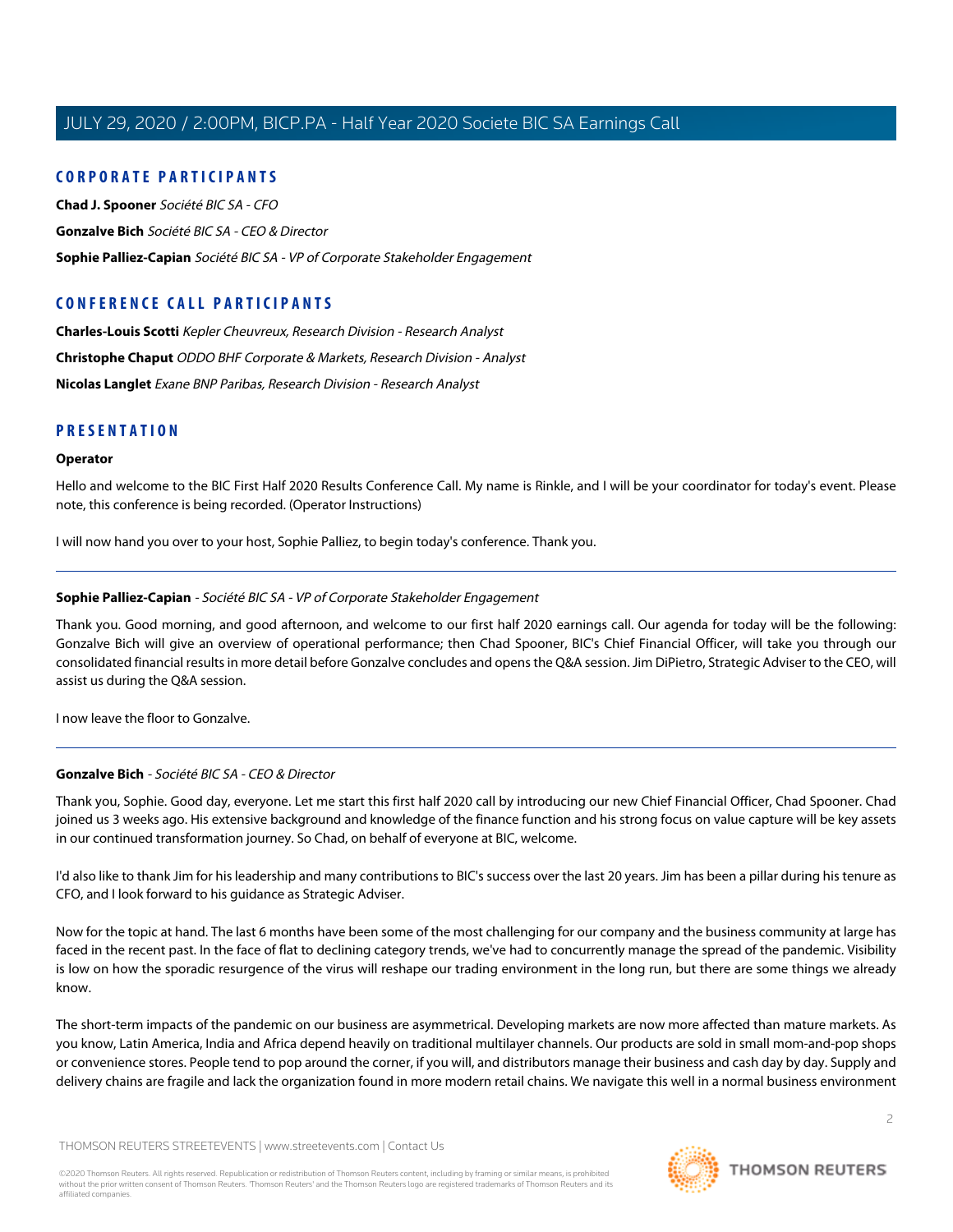and even during tough economic times. However, the situation today is unprecedented, with some shops forced to close overnight by sudden lockdown orders.

In terms of impacts, at one end of the spectrum is India, one of the most severely affected countries for BIC. There, the pandemic has compounded an already tough trading environment. The country was in total lockdown for nearly 3 months. As the peak of the first wave is yet to pass, reopening is tentative at best. Mobility remains restricted, guidelines are unclear, resulting in a sharp decline in consumer confidence and reduced spending. The short-term situation is extremely concerning on both a human and business level, and the timing and visibility of recovery are almost nil at this juncture.

Mature markets in Europe and North America demonstrated better resilience as a whole, and mobility restrictions have started to ease. However, we should not underestimate the short- and long-term impacts of lockdowns on key distribution channels, such as superstores or office supply and convenience stores. The sources of impacts for these mature markets revolve around a set of common trends. In almost all European countries, schools and universities were closed for 2 months or more. They remain closed here in the United States. Business activity saw a lull, and nonessential shops and restaurants were closed, leading to an unprecedented increase in unemployment, which despite furlough measures and stimulus checks, has resulted in less demand for office supplies. Convenience stores and gas stations saw less foot traffic, especially in the United States. Many closed shop and [restaurants] (added by company after the call) went out of business. Those surviving have have shifted their offer to hygiene and food to improve in-store traffic and kept their inventory low to protect cash.

We also saw an unprecedented shift in consumer demand and shopper dynamics. Some changes will be permanent, while others will continue to evolve as COVID restrictions progress as well as global and local trades stabilize. Most consumers are naturally being more mindful of their spending and are searching for increased value and convenience in their product choices. Many shoppers with limited mobility and a desire to stay safe have locally increased -- have logically increased their online purchase repertoire, and it's a habit that we expect to continue and become second nature. This is certainly true for our categories, not just in Stationery but also in Shaver and even Lighters. Against this backdrop of change and uncertainty, we have focused on what we can control and influence versus what we cannot.

Moving quickly to reprioritize our operation, we have shown improved resilience during the first half and achieved success in several areas. Let me share a few highlights. Firstly, as in any tough market, a key focus must be gaining market share. I'm proud to say we maintained or gained market share across our 3 categories and in almost all key geographies.

Shavers are a good example. We gained share in almost all key markets driven by value positioning, quality and convenient products. In the U.S. market, we gained 1.5 share points year-to-date with a strong performance in both male and female disposable segments.

We gained 5.4 points market share in a booming U.S. utility lighter segment in the context of increased home cooking and grilling during the lockdown. At the end of the second quarter, we successfully implemented a targeted price increase on pocket lighter in the U.S. We also expanded our digital arena and grew our e-commerce sales by 14%. Focusing on consumer online retail, we witnessed substantial growth via Amazon where we've more than doubled our sales. This was partially offset by the softness in office supplies and B2B. Adapting to the change in consumer habits, we shifted almost all our brand support to digital. Some 80% of our promotional and advertising spend went online in H1 2020.

Focusing on operating cash flow, we managed our operating expenses prudently, adjusting our investments and selectively reducing CapEx, staying mindful of returns. As a result, we maintained a solid cash position with EUR 41.5 million net cash position at the end of June. Despite all the flux in the external environment, we have forged ahead and made progress with the implementation of our operating model, making clear choices and seizing growth opportunities at speed.

We are also fully on track on the rollout of our transformation plan, BIC 2022 - Invent the Future, and we will achieve the EUR 50 million annualized savings we announced by the end of 2022. We initiated this ambitious program before the spread of the pandemic. The current environment adds many new challenges to our journey, but it also enables us to move forward with increased speed and conviction.

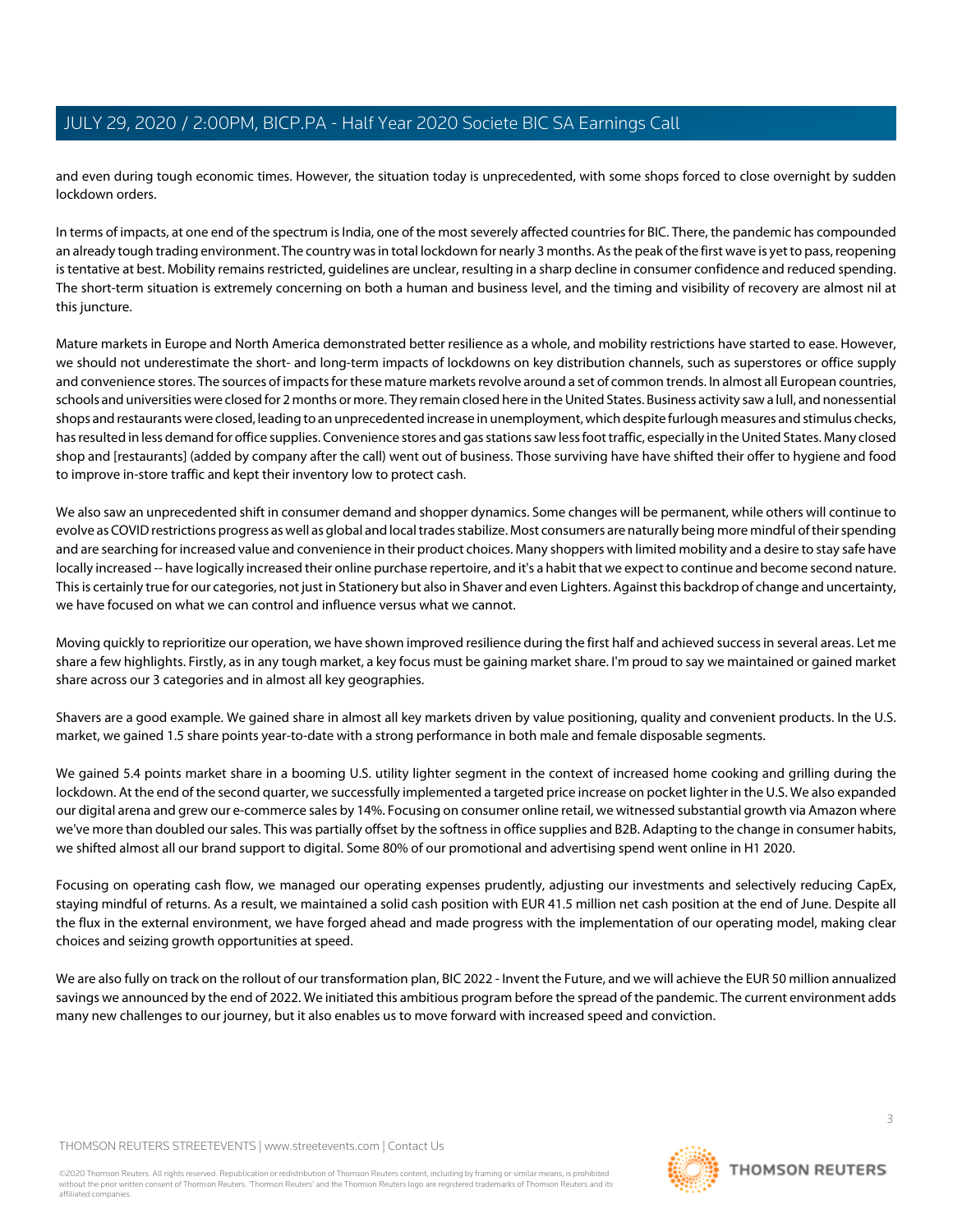We consolidated our Latin America manufacturing footprint by closing our Stationery factory in Ecuador for improved industrial efficiency, and we strengthened our Lighter business with the acquisition of Djeep. This addition will help us accelerate our trade-up strategy and gain access to higher-price-point segments.

Last but not least, we implemented structured and scalable remote working guidelines worldwide. We are convinced that it will increase our agility and productivity while enhancing employee satisfaction, an all-around win. This will also allow us to revisit our corporate real estate needs. In Clichy in France, for instance, we're in the middle of the tender process of selling our main historical office and will remain in the same area but move to a more modern workplace, more in line with our future needs.

Before going into details on our first half results, I want to be clear about our mindset here at BIC. As I mentioned a moment ago, the current environment demands that we focus on what we can control. We are determined to weather the current economic -- the current conditions, and we plan to emerge stronger and bolder from this crisis by leveraging the core strengths of BIC. First, with our powerful consumer brands, in particular, the iconic BIC brand, with which we will continue to pursue market share gains strategically. Second, our value proposition, a key asset in today's new normal. Hitting a sweet spot of quality and price has been a hallmark of ours since the beginning, and we strive to maximize consumer satisfaction. Third, our manufacturing excellence, which will allow us to hone our processes for greater profitability. This does not, however, mean we don't see further opportunities to improve on our operational efficiency. We do, and we will do so in due course. Finally, the strength of our financial position, which means we are ready to take advantage of further acquisitions that are in line with our strategic horizon planning.

While we're focused today on what we can control and action during this time of uncertainty, we're also looking to the future and to our strategic horizons. This includes how we can evolve and expand our 3 categories to continue to accelerate growth. We look forward to sharing these plans with you during our Capital Markets Day planned for mid-November, laying out our thinking for our growth plans for the business and the capabilities to deliver on those ambitions. Depending on how the pandemic evolves, this will likely be a virtual event.

With this bigger picture in mind, let's move to a few high-level comments on our first half operational and financial performance, which Chad will provide more detail on in just a few minutes. H1 2020 net sales were down 18.2% on a comparative basis at EUR 775.8 million. Normalized income from operation margin was 12%, down 3.9 points versus prior year, while normalized EPS group share was EUR 1.87, down 18.1%. We generated EUR 85.7 million net cash from operating activities, and our net cash position at the end of June stood at EUR 41.5 million.

Now let's take a closer look at our operational performance, starting with Stationery. Of our 3 categories, Stationery was most affected by the pandemic due to strong exposure to superstores, office suppliers and traditional stores. In Europe and North America, these sales channels were diluted by school closures and lower business activity during the various quarantines and lockdowns. While mobility restrictions started to ease mid-May, consumers remain concerned about their purchasing power and are shifting to value products. In this context, we gained share in both Europe and the United States, thanks to solid performance in core products and the success of new launches like BodyMark fine temporary tattoo marker.

Leveraging our quality and price positioning, we have actively prepared the next back-to-school season with our retailers. Our total sell-in is expected to be roughly in line with last year's levels despite negative phasing impact from June to July as some products were temporarily unavailable. However, the outcome of the back-to-school sellout remains uncertain at this stage.

In -- Latin America, the Middle East, Asia and India were all heavily hit by lockdown measures and the disruption of supply chains due to the multilayered organization of the trade there. Brazil was also affected by closures on the part of large customers as well as modern mass market prioritizing essential goods.

The overall trading environment in Mexico remains difficult. Visibility on any return to school in September is almost nil at this stage, and back-to-school orders have been delayed -- some back-to-school orders have been delayed as a result.

In India, the continued softness of our domestic business is further compounded by the total lockdown and the several-months-long closure of our factories. As I said, we are very cautious on India's economic and business perspectives. Net sales were down high double digits driven by an almost total halt of activity in April and May. Consumer spending is falling sharply and is expected to decrease by 6% in 2020.

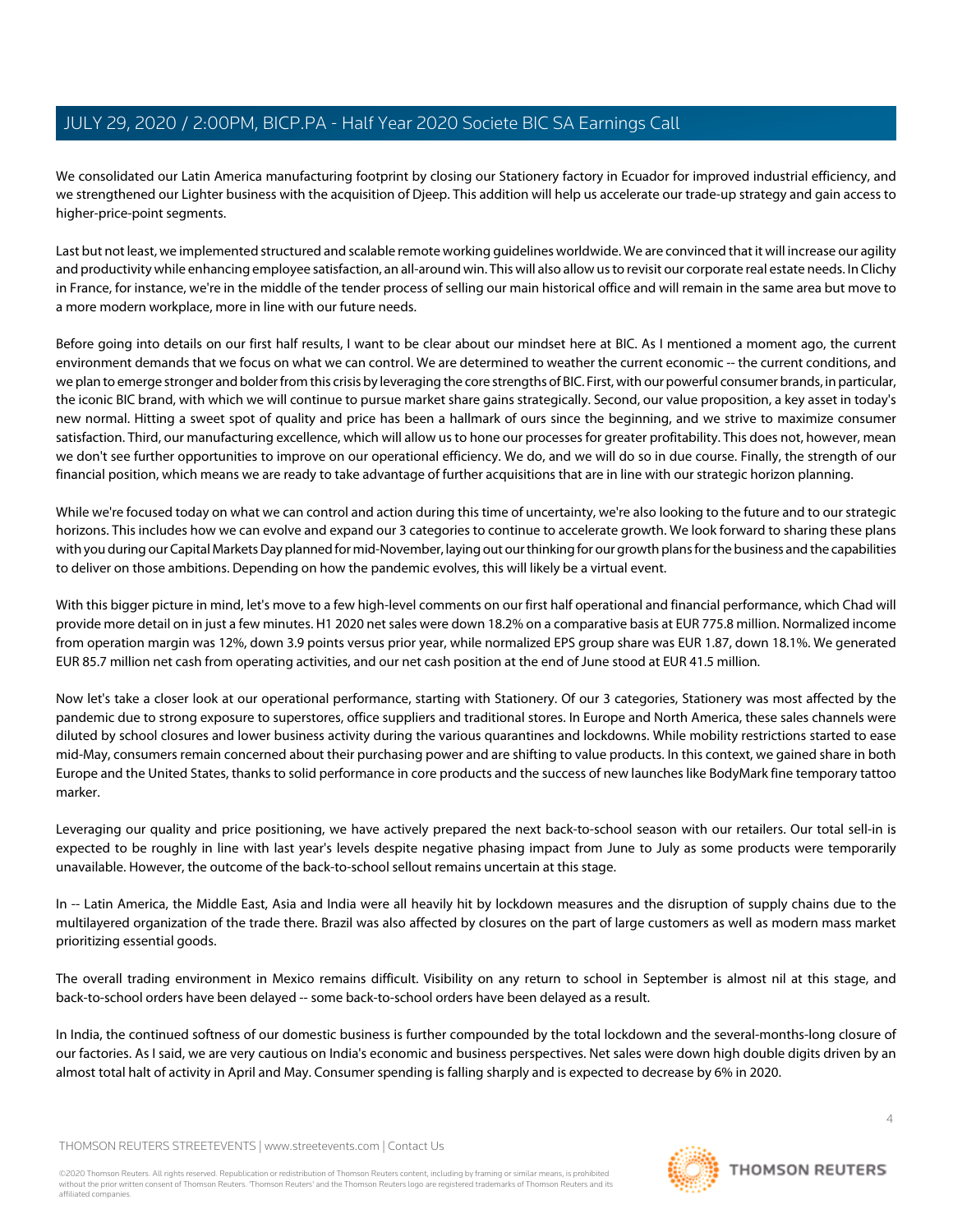Our performance in Lighters was significantly impacted by limited in-store traffic as well as by closures amongst tobacconist chains and convenience stores, not to mention bars in countries like Brazil. This was only partially offset by distribution gains in modern markets, which resisted better than traditional channels, with an especially good performance in e-commerce in the United States.

U.S. pocket lighters remained under pressure despite a positive momentum in the second quarter driven by partial reopening in several states. Convenience stores, which account for around 60% of our sales in the United States, have seen in-store traffic significantly reduced during the quarantine period. More importantly, they have pivoted their sales towards essential goods and food, scaling down other products, such as lighters.

Utility lighter saw continued growth, boosted by increased home cooking and grilling during the pandemic. Call it a tailwind of the lockdown, if you will.

Looking now at the performance of the Shaver category, which evolving consumer habits have continued to drive down, compounded by changes in personal routines during the lockdown. Consistent with our focus on what-we-can-control approach, we kept our focus on gaining market share, and we succeeded in almost all of our key geographies. We gained share in Europe, notably in the U.K.; Latin America; and the U.S.; across both our male and female products. The U.S., our largest revenue and profit pool, gained 1.5 points value share year-to-date in an ongoing declining disposable market. Success was driven by our Flex range, notably the Flex 5 and Flex 5 Hybrid for men and by new product launches like BIC Soleil Sensitive Advanced. Also in the U.S., our rechargeable, gender-neutral shaver showed a promising start at Dollar General, and we anticipate increased distribution in the coming weeks.

Before turning to Chad for the review of our consolidated results, I'd like to share a few examples of our success with you. In these challenging times, one of our main objectives is to outperform our markets and maintain or grow our leadership position everywhere. This is key to maintaining a strong relationship with customers, securing listings and adding distribution. It's also an important component of ensuring that consumers continue to have access to high-quality and affordable essential products everywhere. The drivers behind these market share gains are multidimensional. Firstly, this is about offering the right products at the right time. In France, our overall market share gains in Stationery were driven by the strong performance of our coloring products, notably, during the confinement. In Lighters, we leveraged the recent changes in consumer habits and category trends by focusing on the utility segment. And in Brazil, we continued to focus on quality and value to drive our Shaver business. Secondly, and we can see on this slide, this is all about our ability to increase visibility through commercial execution, including on-shelf placement and front-end exclusivity, notably in the seasonal section. This is true both on and offline.

<span id="page-4-0"></span>With this, let me turn to Chad, who will take you through our consolidated results.

#### **Chad J. Spooner** - Société BIC SA - CFO

Thank you, Gonzalve. I will begin by reviewing the net sales results for both the second quarter and the first half of 2020.

Regarding the second quarter, on an as-reported basis, second quarter net sales were down 23.1% versus last year. On a comparative basis, our net sales were down 21.5%. Currency fluctuations had a negative impact of minus 1.5 points. This was mainly due to the continuing sharp decline of the Brazilian real, partly offset by the strong U.S. dollar against the euro. The drop of 21.5% in net sales on a comparative basis is mostly attributable to the COVID-19 outbreak.

Regarding the first half of 2020, net sales totaled EUR 775.8 million, down 19.2% as reported and down 18.2% on a comparative basis. Here again, the negative impact of currency fluctuations of minus 1 points was mainly attributable to the decline of the Brazilian real. The COVID-19 impact on the decrease in first half net sales is estimated between 11 and 12 points. The perimeter impact adjustment includes mainly our recent acquisition of Lucky Stationery in Nigeria. As a reminder, due to Argentina's hyperinflation, we are excluding Argentina from our net sales on a comparative basis.

On Slide 10, you can see the key elements of summarized P&L results. First half 2020 gross profit decreased by 2 points at 47.8% compared to 49.8% in the first half of 2019. Excluding the COVID-19 impact, first half 2020 gross profit margin slightly increased by 0.2 points, driven by favorable

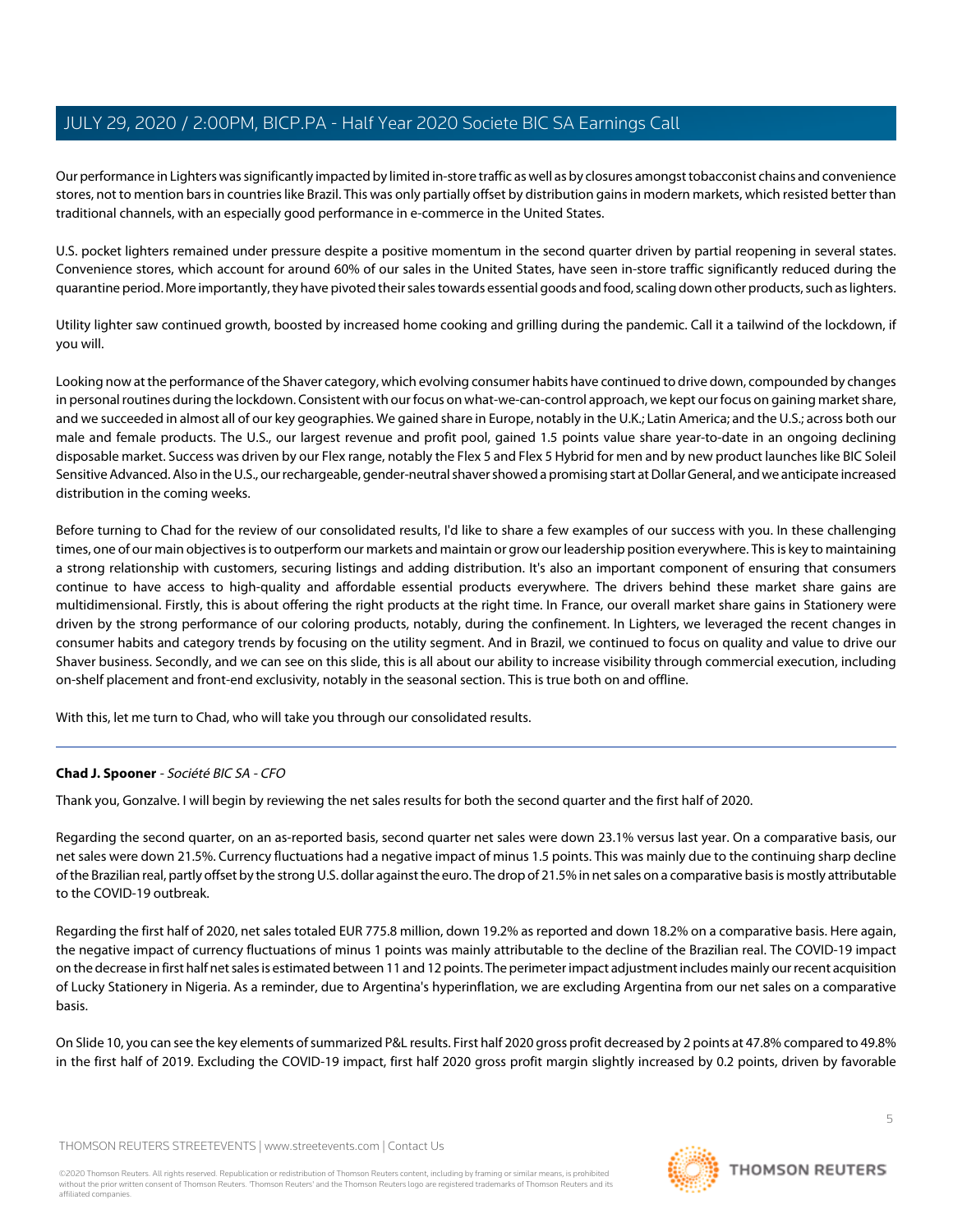foreign exchange and a decrease in raw material costs, partly offset by unfavorable manufacturing cost absorption, which was not COVID-19 related, and an increase in brand support above net sales.

First half 2020 normalized IFO was EUR 92.9 million compared to EUR 153.1 million last year, with normalized IFO margin of 12% versus 15.9% in the first half of 2019.

Let me now review the NIFO margin change versus prior year for the second quarter of 2020. The gross profit margin remained broadly stable, while brand support investment were lowered by 1.1 points. Normalized OpEx and other expenses were higher by 3.2 points, resulting from the sharp decline in net sales and the cost of the implementation of the new organization, partly offset by savings across all geographies.

Second quarter 2020 nonrecurring items included EUR 41.7 million related to Cello impairment on property, plant and equipment and trademark, driven by the impact of COVID-19 on net sales and production volumes. COVID-19 had an impact of EUR 17.2 million on cost of goods. These one-off charges were generated by unfavorable cost absorption due to plant closures and low product demand. We lost close to 300 days of production since the beginning of the outbreak. We also had EUR 2.1 million included in OpEx and other expenses. Lastly, there was EUR 5.5 million of restructuring costs, of which the closure of our Stationary factory in Ecuador is included.

Now looking at the bridge for NIFO margin for the first half of 2020. The gross profit margin decreased by 2 points at 47.8%. Excluding under absorption of fixed costs due to the COVID-19 pandemic, the gross profit margin increased by 0.2 points driven by favorable foreign exchange and a decrease in raw materials costs. This was partially offset by unfavorable manufacturing cost absorption and increase in brand support above net sales.

OpEx and other expenses were higher by 4.6 points, resulting from the sharp decline in net sales and the cost of the implementation of the new organization partially offset by second quarter savings across all geographies. Approximately EUR 7 million to EUR 9 million of the OpEx reduction announced in May has been realized in the first half of the year.

Slide 13 shows normalized IFO to net income for the first half of 2020. First half 2020 income before tax was EUR 33.9 million compared to EUR 124.4 million in the first half of 2019. Net finance revenue was positive EUR 9.9 million compared to a negative EUR 1.7 million in the first half of 2019. The increase is explained by 2020's higher favorable impact of the fair value adjustments to the financial assets denominated in U.S. dollar versus Brazilian real and Mexican peso.

First half 2020 net income group share was EUR 22.1 million, as reported, compared to EUR 89.6 million in the first half of 2019. Normalized net income group share was EUR 84.0 million compared to EUR 108.4 million last year.

The effective first half 2020 tax rate was 34.8% versus 28.0% last year.

EPS group share was EUR 0.49 compared to EUR 1.99 in the first half of 2019. Normalized EPS group share decreased 23.1% to EUR 1.87 compared to EUR 2.43 last year.

On this slide, we see the main elements in working capital. Inventories amounted to EUR 484.9 million and accounts receivable to EUR 517.1 million. Trade and other payables were EUR 140.0 million. Inventories and days increased as a result of the sharp net sales decline.

This slide summarizes the evolution of our net cash position between December 2019 and June 2020. Net cash from operating activities was EUR 85.7 million, including EUR 95.6 million in operating cash flow. The negative EUR 9.9 million change in working capital was mainly driven by an inventory increase compared to December 2019. This was due to the sharp net sales decrease and seasonality of back-to-school.

Net cash was also impacted by investments in CapEx as we invested EUR 31.2 million in the first half of 2020. The dividend payment was EUR 110.2 million, and we bought back EUR 7.4 million of shares in the first half of the year. The EUR 39.6 million of other is mostly FX. Our net cash position at the end of June 2020 was positive EUR 41.5 million.

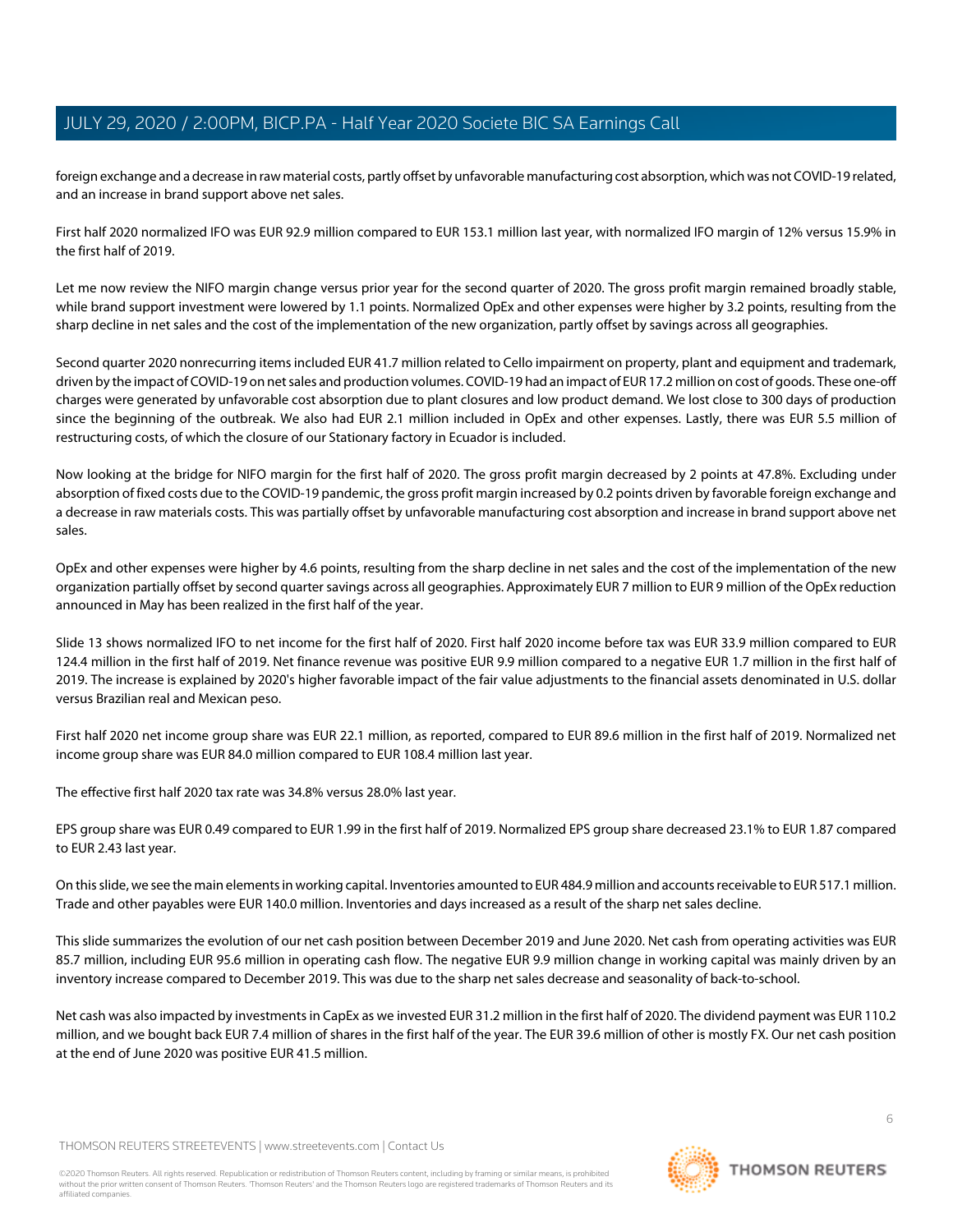This ends the review of our second quarter and first half 2020 consolidated results. Now let me give the floor again to Gonzalve.

#### **Gonzalve Bich** - Société BIC SA - CEO & Director

Thank you, Chad. Let me now conclude on our outlook for the balance of the year. While we expect a gradual recovery during the second half, the visibility on market trends remains low, and most of the risks associated with the pandemic will remain.

Firstly, prolonged lower consumer spending, coupled with reduced in-store traffic, will affect our 3 categories. This will continue to dilute performance within the office superstore and office supplier channels and drag on category growth.

Secondly, despite our shared excitement with customers to return the upcoming back-to-school season into a special moment for families after months of homeschooling, the timing and conditions of school and university reopenings remains uncertain in many European countries, North America and is still unknown in Mexico. In the United States, many school districts are currently reconsidering their reopening plans. A few days ago, California's 2 largest districts announced that schools will not reopen for in-person instruction in August as planned and that students will continue to learn remotely. This uncertainty could endanger the back-to-school sellout in the Northern Hemisphere and affect our second half performance.

Finally, with sporadic outbreaks of the virus continuing and the prospect of a second wave towards the end of the year, further compounded by the onset of the flu season, the prospect of imminent economic recovery, particularly in either the Indian or Latin American economies, seems increasingly unlikely, the result of which will almost certainly impact our performance in these regions for the second half of the year.

In this challenging environment, we will continue to focus on protecting operating cash flow generation and further strengthening the resilience of our solid balance sheet. We are determined to continue to implement our operating model, and you should expect us to continue to make choices that will define our long-term potential that will allow us to emerge from this crisis stronger, bolder, more inclusive and more sustainable.

We're now ready to move to the Q&A section of this call. Thank you.

### **QUESTIONS AND ANSWERS**

#### <span id="page-6-0"></span>**Operator**

(Operator Instructions) We have a few questions in the queue, and the first question comes from the line of Nicolas Langlet from Exane.

#### **Nicolas Langlet** - Exane BNP Paribas, Research Division - Research Analyst

I've got three questions. The first one on top line, so excluding the impact of COVID-19, the H1 like-for-like would have been down 6% to 7%. Do you expect kind of the same trend looking at H2 '20? Or are there any specific initiatives or market development that could help to do somewhat better?

Second question on the under absorption impact on COGS and OpEx you included in nonrecurring items in H1. Do you expect to book additional one in H2? Or most of it is now booked?

And finally, on Lighter, specifically in the U.S. First to clarify, I think you said you already passed the price increase at the end of Q2. Is that right? And then when we look at the sellout data for lighters in the U.S., they are much better than what you reported with the minus 10% in Q2. So do you expect some restocking effect in Q3? Or the level of inventories at retailers is sufficient at this level?

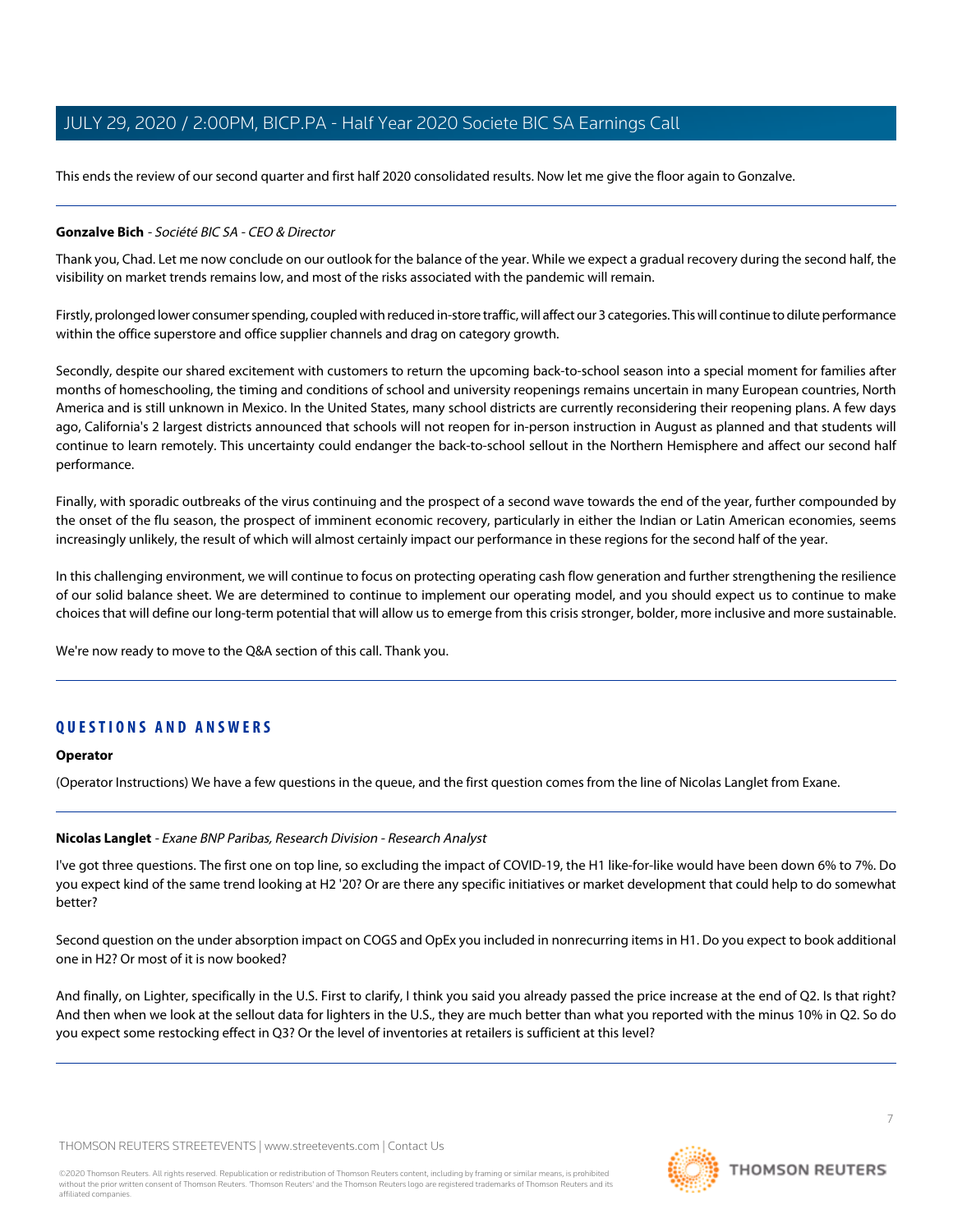#### **Gonzalve Bich** - Société BIC SA - CEO & Director

So I'll tackle the first one related to H2. I think in the second half, we're expecting H2 to be better than H1. And as I said during my preamble, it's going to be heavily dependent on back-to-school sellout trends and economic recovery or not in Latin America and India. I think it's kind of easy to gloss over just how difficult both the sanitary and business realities of those parts of the world are, and we're very cognizant of it.

However, we've been working -- I mean you all know the business quite well. We've been working on back-to-school plans for months and months and months with a lot of the largest customers in the Western Hemisphere. And they're keen to make back-to-school a big and special moment for their shoppers who are back in stores. And when I see the layouts that have been set in France and the United States, the brand couldn't be more forward for the consumer, more visible in store, also a lot more visible online. I think the current champion in the display competition internally is 85 displays in 1 store in France, so it's incredible.

We see improved trends in July, right? Positive back-to-school phasing impact across the major geographies, so Europe, the U.S. and Brazil. Lighter business up in Europe and in the United States, as you noted yourself, but continued soft performance in Latin America, notably in Mexico and then in India.

So H1 -- H2 better than H1, but it's still going to be -- it's very difficult out there from a trading perspective.

Chad, do you want to talk about the...

#### **Chad J. Spooner** - Société BIC SA - CFO

Yes. Nicolas, in regards to your second question about the impact in the second half, yes, we do expect some impact from the COVID, but less than H1 at this phase. And depending on what happens to COVID in the second half, if the second wave materializes, but we anticipate it being less than the first half. And to date, there are no mandatory -- mandated lockdowns for any of our production facilities, but we're always keeping a very close eye on locations, such as India, where the situation remains very volatile.

#### **Gonzalve Bich** - Société BIC SA - CEO & Director

Your third question, yes, we did take the price increase that we talked about a couple of months ago. It's in the market, and we're working with customers. H2, I think you're going to continue to see soft performance in convenience stores, right? That channel of distribution remains very challenged with lower foot traffic as well as they're trying to reinvent their own business models, shifting in part to food, hygiene and proximity versus a reliance on some of the other categories that they've had historically. But we did see improvement in July, sales were up.

And really, there's something that comes to mind for me, which is finding new avenues for growth or creating them, right? So if we think about the acquisitions that we did in the last couple of years in Africa, which were about creating and reinforcing strongholds for the brand but also bringing new brands into the portfolio, like Lucky. And then to your question, and it goes directly back to your Lighter question, Djeep, right, also a new brand in the portfolio that offers us opportunities to create growth and play in new price tiers in the market, which we weren't doing before, and providing consumers with complementary value in choice.

So it's really about being nimble, being agile and seizing opportunities when they present themselves.

#### **Operator**

We have a next question from the line of Charles Scotti from Kepler.

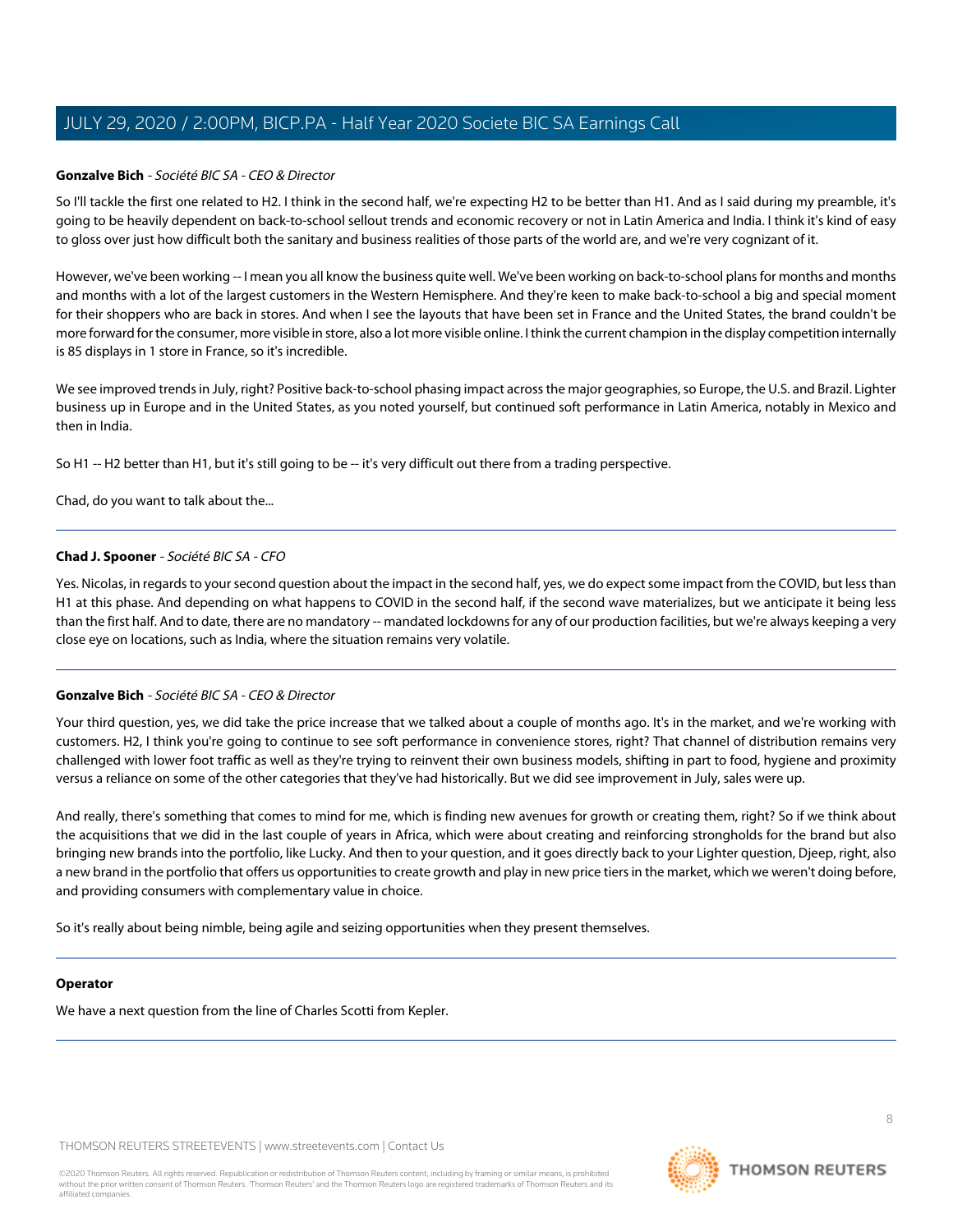#### <span id="page-8-0"></span>**Charles-Louis Scotti** - Kepler Cheuvreux, Research Division - Research Analyst

I've got a couple of questions, the first one on the restocking impact. Do you still expect some positive restocking in Q3 and especially in the Stationary segment?

Also, another question on the Lighter division. Do you have an idea on how much volumes the U.S. decision to prevent import of lighters imitating BIC's appearance can bring in the future?

And two other question. Can you break down the EUR 19 million COVID-19 impact on EBIT by product category for H1? And finally, can you tell us how much of the EUR 15 million to EUR 20 million OpEx savings has already been booked in H1?

#### **Gonzalve Bich** - Société BIC SA - CEO & Director

So thank you for your questions, Charles. So restocking, I think, is a little bit difficult in the supply-and-demand equation that we're living in where it's very dependent on the shifts in foot traffic. But in Stationery, let's face it, in the Western Hemisphere, the pandemic struck the market at its low, right? So as I've -- we've shared with you before, Stationery is a category that's shopped 1.5 to 2.5 time a year by the shopper in general. So mom wasn't out there trying to buy stationery in March, April, May, or she wouldn't have been under normal circumstances. And really, that's the buildup to back-to-school that we talked about.

And we've worked with our partners for 6 months, and it's been a very intense 6 months as we've all tried to understand how the pandemic would affect shopping behaviors, both in-store and out of store. And if I recall, last year, during our Q3 call or maybe it was the full year call, I told you that one of the things that was important to us was making sure that we got out there fast and early, right? So back-to-school displays in store generally hit anytime between the 15th of July and the 1st of August, depending on where you are in the world, maybe a little bit earlier in the south of the U.S., but really getting out there earlier and capturing those early sales as early as June. And the programs that we put in place in Stationery this year, both -- mostly online with both brick-and-mortar dotcom, but also with Amazon and some of the larger trading partners in that space, really drove what we were looking for them to do. So the consumer connect is there. That having been said, it's all going to come down to sellout, sell-through, and that's going to be dependent on the back-to-school.

With your -- with regards to your question on Lighter, I'm especially pleased that we were able to have the positive outcome that we sought with the ITC. So the brand of look-alike lighters that we were targeting in the suit originally was 6 million lighters last year, so that's kind of marginal in comparison to the total volumes that we sell here in the United States, not insignificant, but not massively material.

I think, though, you need to take a step back and think more broadly about what it means for the consumer. So the first of which is, those imitation lighters were nonconformed, noncompliant, and so therefore, potentially unsafe for consumers. And that -- so this decision has a twofold effect. One, it protects consumer safety; but two, it also protects and reinforces the strength of the BIC brand so that never a consumer might misinterpret look-alike or uncompliant products for our own. It also gives us strength with our retail partners to continue to build distribution. Protecting the brand in all 3 categories, but especially in Lighter, has always been absolutely core to our philosophy in the market.

#### **Chad J. Spooner** - Société BIC SA - CFO

And Charles, regards to your third question about the breakdown of the EUR 19 million, as you would expect, the majority of it is in Stationery. Roughly 2/3 was in Stationery and the other 1/3 was almost evenly split between the Lighter and Shaver divisions -- categories.

And your fourth question about how much of the EUR 15 million to EUR 20 million announced in May did we achieve in the first half. We achieved EUR 7 million to EUR 9 million by the end of June, so we feel that we are on track for the full year delivery of the amount we communicated.

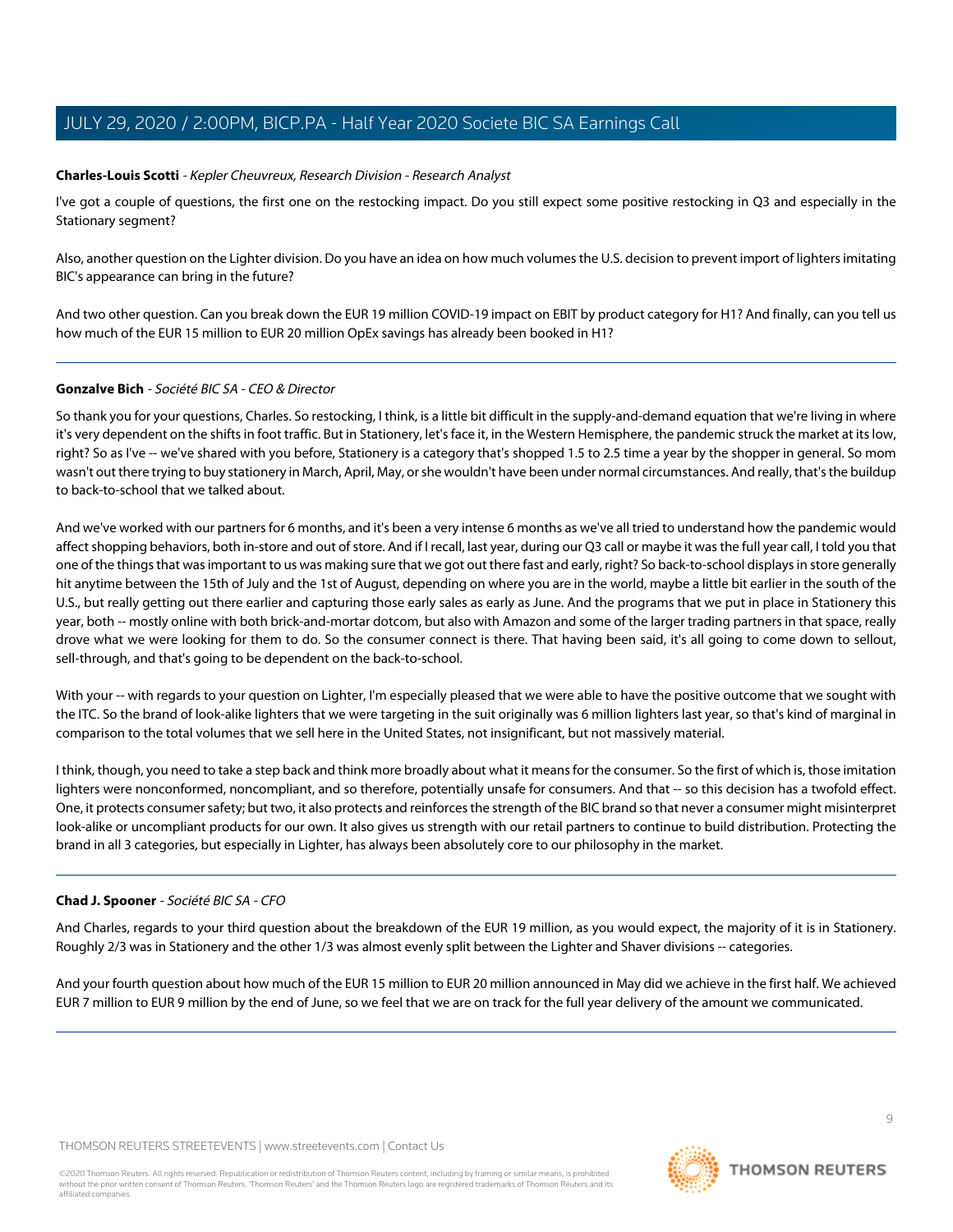#### **Operator**

We currently have one question in the queue. (Operator Instructions) We have our next question from the line of Christophe Chaput from ODDO.

#### <span id="page-9-0"></span>**Christophe Chaput** - ODDO BHF Corporate & Markets, Research Division - Analyst

Two quick questions for me. The first one is on Stationery. So basically, you say that the sell-in should be the same in 2020 versus '19 regarding the back-to-school. Would you say as well that the gross margin is the same? I mean do you see on the market more promotion or things like that? Could you, let's say, elaborate about the competitive landscape?

And the second one is, in Q2, you benefited from 110 bps improvement in the operating margin due to lower brand support, which is natural in the current environment. What does this imply for H2? I mean should we expect the opposite effect or a more important brand support in H2?

#### **Gonzalve Bich** - Société BIC SA - CEO & Director

Thanks, Christophe. So back-to-school sell-in, you're right, I said roughly in line with 2019. Timing effects, as we saw, June to July, but overall, that's the plan. The key element is going to be, to your point, around a very, very competitive space because, of course, we're all fighting for market share, either through value of our products or some of the innovation that we've launched. I'm really happy with year 2 of the BodyMark program and how it's gaining traction on social media and then in the schools and other places that you can find that product.

The margin impact of back-to-school is always a significant one. It's going to depend on how many displays end up getting out there and what the mix is. So we'll tell you more about that over the quarter and then the second half. But fundamentally, it's really going to be about keeping the brand strong with shoppers and making sure that it's out there, very visible and dynamic. And during this pandemic, we've seen consumers go to brands that they trust. And we know that, that trust has to be earned every day through the continued satisfaction of the user. And that's why, for me, quality is absolutely so key.

If you think, though, about one of the key strengths of BIC historically and today, it's distribution, right? So it's BIC seen, BIC sold. It's our strong partnership with key global retailers, both on and offline. And we are on track. We're winning online. We're gaining share, both online and offline. And we're pulling ahead. And as I reflect on the last 18 months of transformation and the different capabilities that we've been able to bring to the company, and that through the people that we've hired, the excellent people that we've hired, the e-commerce team really is one of those standout teams that's allowed us to grow and be competitive in the market.

#### **Chad J. Spooner** - Société BIC SA - CFO

And Christophe, in regards to your second question about brand support, we definitely plan on investing in brand support in the second half of the year. But as we said, we'll be monitoring how sales develop, so we can adjust what that amount is going to be. But we do look to support our brand in the second half.

#### **Christophe Chaput** - ODDO BHF Corporate & Markets, Research Division - Analyst

Okay. And just a quick follow-up. Again, in Stationery, you say that the consumer is shifting to value products. So regarding this, it means that you can, let's say, gain much more market share? Or you mean that it have -- it could have an impact on your margin, let's say, related to a mix effect?

#### **Gonzalve Bich** - Société BIC SA - CEO & Director

No, I'm sorry. So when I talk about value, I'm talking about that performance to price equation. And so the value of the product in their eyes as it's lived through the continued satisfaction every day of the use of the product. Listen, at the end of the day, if you're a mom or dad, because I do

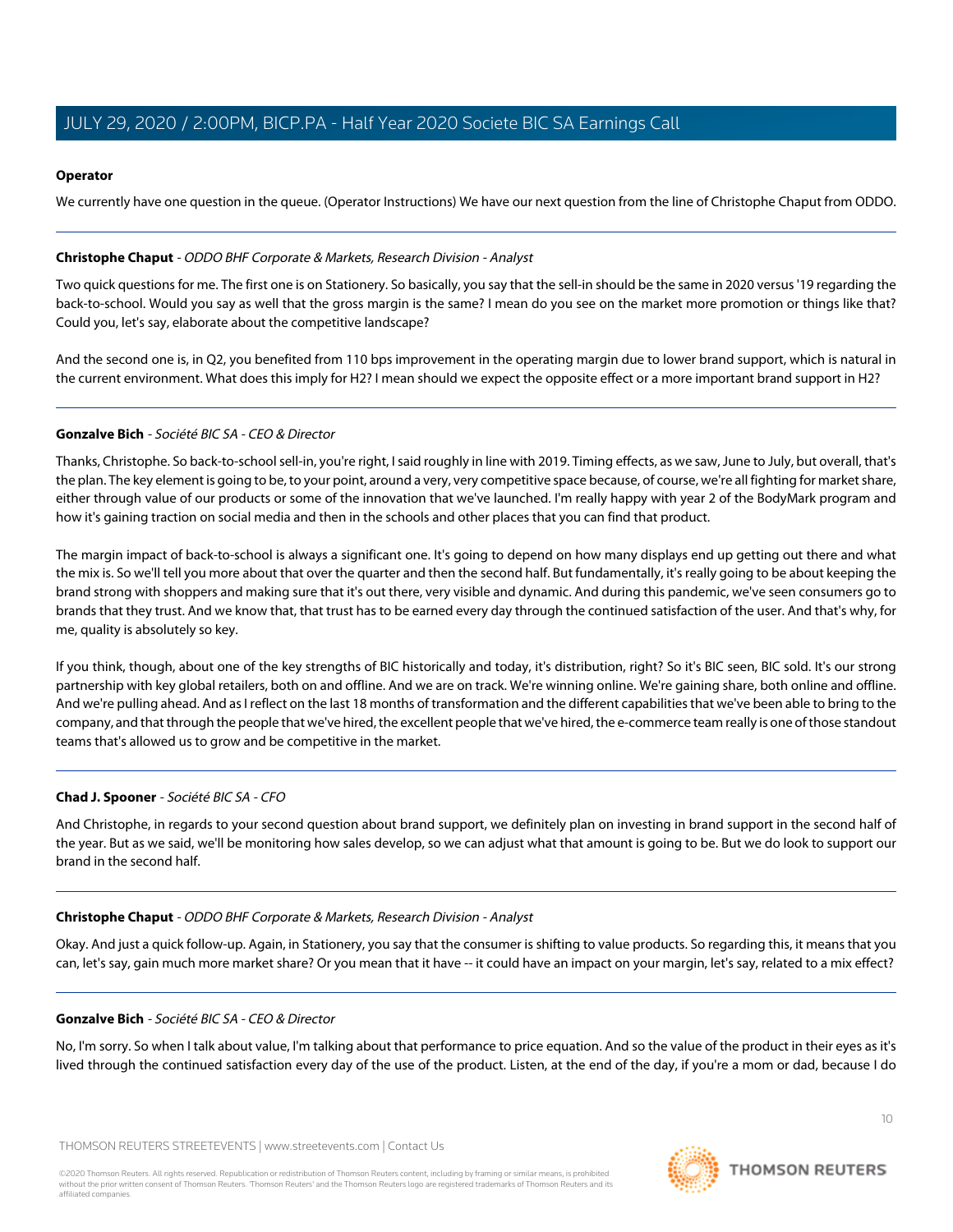some back-to-school shopping with my kids, too, and you walk into a store and you see that massive train in many countries of stationery products, branded BIC branded -- you've been buying for your kids for years, you probably -- your mom probably bought for you all those years ago, that's value.

#### **Operator**

We have our next question again from the line of Nicolas.

#### **Nicolas Langlet** - Exane BNP Paribas, Research Division - Research Analyst

I've got three additional questions. The first one on the gross margin. Looking at H2, are there any specific element to have in mind? Or do you expect roughly the same trend as in H1?

Second question on e-commerce. So it outperformed materially the other channels in H1. Are you seeing since early July some sign of normalization? Or you expect the trend to be sustained? And looking forward, what are the implications of higher online sales in terms of margin?

And the last question in terms of cash return and the share buyback. Given the resilient cash generation in H1 and the current share price, do you plan to at least start the share buyback in H2 or not?

#### **Chad J. Spooner** - Société BIC SA - CFO

So Nicolas, thank you for your questions. In regard to the first one, regarding gross margin for the second half, we are expecting similar trends with favorable FX and raw material cost, absent any type of changes with back-to-school. As we said, we'll continue to monitor, right? So similar benefits from FX and raw materials.

And I'll also take your third question, and then I'll let Gonzalve go back to your second question about e-commerce. In regards to the cash returns and our buyback program, currently, our share program is still suspended, and there's no change to that as of now.

#### **Gonzalve Bich** - Société BIC SA - CEO & Director

So to your question about e-commerce, I'm going to answer it but I want to go a little bit more broad. As I said, we have a really ambitious change program, and we initiated that before the current pandemic last year. And while the pandemic has presented challenges to us, it's undeniable, it's also enabled us to move forward with our intent on this agenda with both speed and conviction. And one of the examples I would give you is on e-commerce. And I'm sure you've all read a lot of the reports from some of the major distributors how e-commerce has been a drag on their profitability, and it's probably some of the nexus for your question. We've been thinking about SKUs for online for 20 months, 30 months. And it's really important as we think about growth to make sure that each choice we make is a profitable one for the future. And that mix is going to be a negotiation with major distribution partners for the years to come, right? But as we bake that into programs like SKU rationalization internally, making our operations more agile, more lean, we should be able to protect margins in the e-commerce channel and, if anything, continue to find sources of growth. Remember, I said, you're either finding avenues for growth or you're creating them, and I think that the e-commerce space is a really great example of that.

#### **Nicolas Langlet** - Exane BNP Paribas, Research Division - Research Analyst

Okay. And for example, at the end of H1, what was the share of online sales? And what was the level in H1 '19?

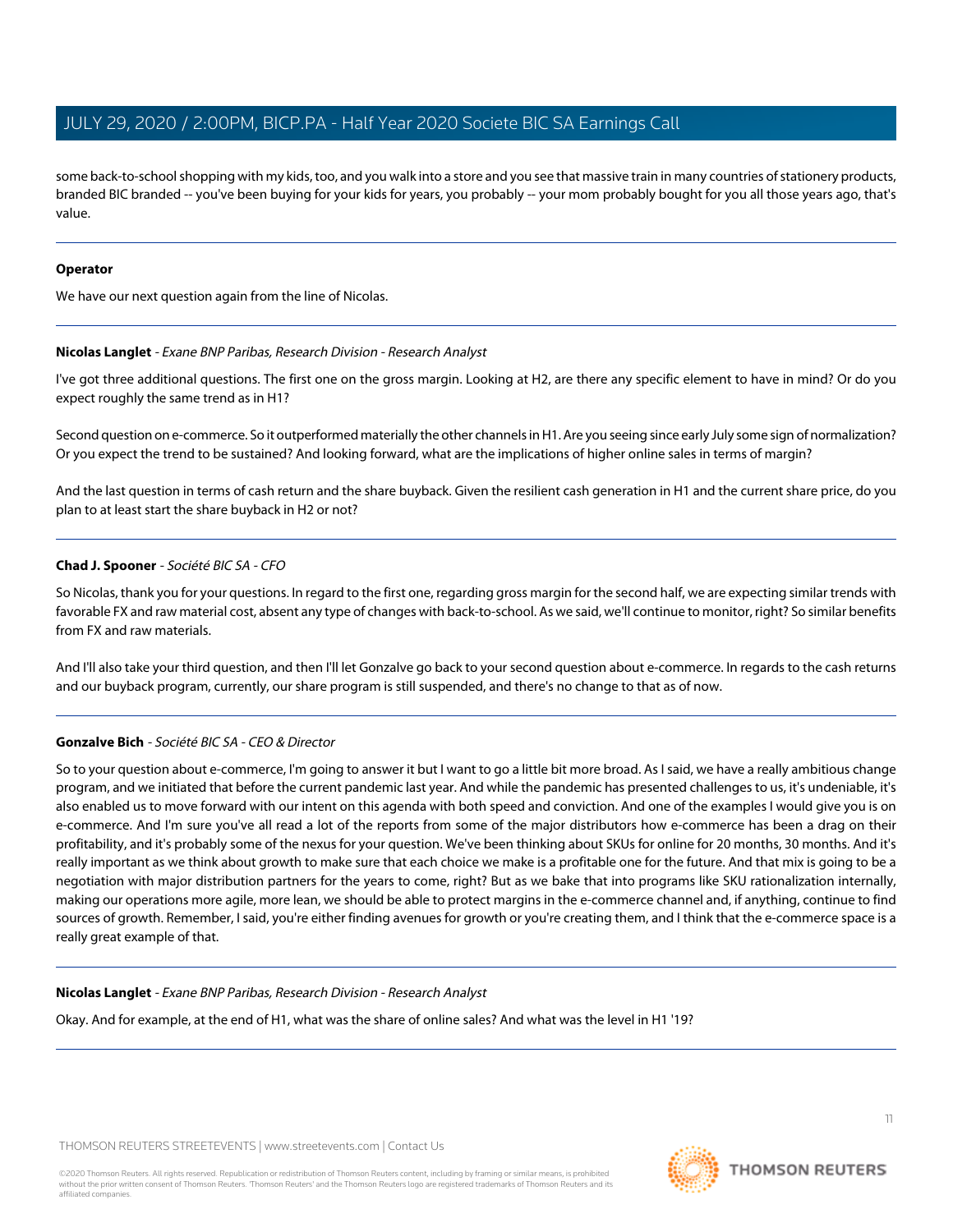#### **Gonzalve Bich** - Société BIC SA - CEO & Director

Give me a second while I look that up, I don't have it off the top of my head.

#### **Nicolas Langlet** - Exane BNP Paribas, Research Division - Research Analyst

Sure. Well, I will use that time for another quick question on the tax rate for the full year, maybe for Chad.

#### **Gonzalve Bich** - Société BIC SA - CEO & Director

Okay.

**Nicolas Langlet** - Exane BNP Paribas, Research Division - Research Analyst

Based on H1 level, what sort of effective tax rate do you expect for the full year?

#### **Chad J. Spooner** - Société BIC SA - CFO

So the one thing that you should note, the H1 tax rate, the difference you see is really because of the Cello impairment. So we are consistent ex that at a 28% rate, which is consistent with the end of 2019.

#### **Nicolas Langlet** - Exane BNP Paribas, Research Division - Research Analyst

Okay. 28%.

#### **Gonzalve Bich** - Société BIC SA - CEO & Director

Nicolas, rather embarrassing. I don't have that specific version of the question to hand. Sophie will follow up with this.

#### **Nicolas Langlet** - Exane BNP Paribas, Research Division - Research Analyst

Sure. No problem at all.

#### **Operator**

We have no further questions in the queue. (Operator Instructions) We have no questions coming through, so I will hand it back to yourself, Sophie, for any closing remarks. Thank you.

#### **Gonzalve Bich** - Société BIC SA - CEO & Director

Sophie? Okay. So Sophie's line might be having -- experiencing difficulty. So I'm going to be Sophie, and thank you all for your attendance at this call, and wishing you great summer holidays, for those of you who are taking it. We look forward to seeing -- hearing you at our Q3 conference call as well as our Capital Markets Day, which, as I said, will be sometime in mid-November, and we should be giving you more details for that soon.

Thank you very much for attending this call.